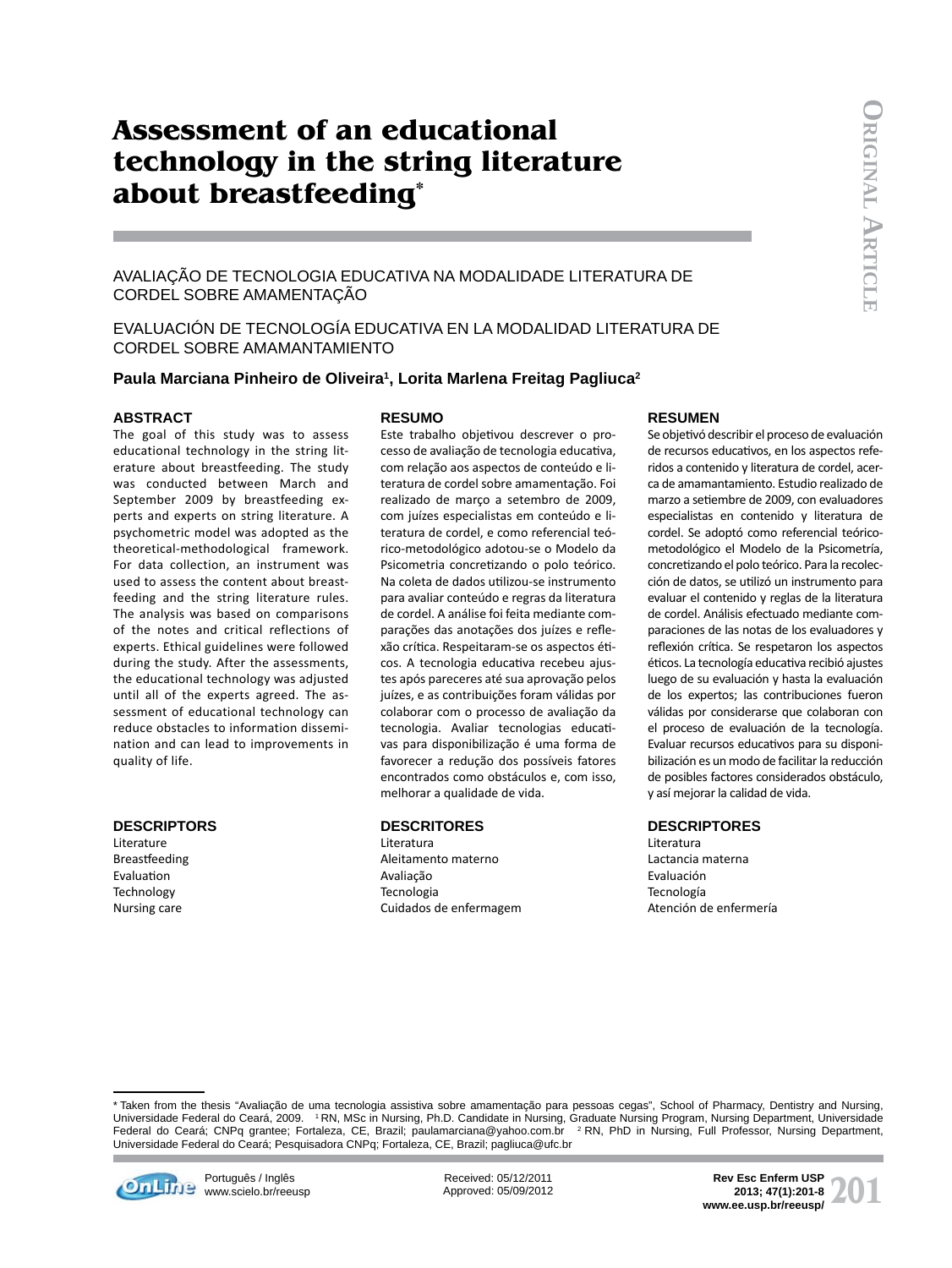# **INTRODUCTION**

The availability of health care technology has been widely discussed and is related to how people engage with their environment<sup>(1)</sup>. Like other health care areas, nursing uses technologies to deliver care to their clientele and to promote autonomy and independence. These technologies are used for health education within and outside of institutional environments.

Technology is used in daily work to facilitate tasks that were historically impossible<sup>(2)</sup>. Technology constructs knowledge that socializes people and attends to the needs of a social group; technology can solve previously identified problems that are specific to a community $(3)$ .

As multiprofessional team members who serve as health educators and promoters, nurses use several technologies for health promotion, maintenance and recovery. Nurses practice the art of care with creativity and competency. Therefore, nurses need to participate in the creation, development and assessment process of educational materials. Their participation can enhance other nursing team mem-

bers' motivation and can improve educational technology that promotes nursing and produces practical knowledge $(4)$ .

The publication of previously constructed technologies should be encouraged. Health professionals can use these technologies during consultations and to develop health education strategies to promote health and prevent disease. However, these technologies must be assessed to guarantee their efficiency and validity.

Technology assessment can be conceptualized as a process that determines whether an

intervention has reached its intended goals<sup>(5)</sup>. The assessment should guide practitioners' actions in the intended sector and determine which activities are appropriate and feasible for the stated objectives. Technology assessment is an important and complex process, and continuous reflection is required before it can become an effective tool $^{(6)}$ .

Health technology assessment (HTA) is a process that determines the consequences of health technology use. HTA can comprise clinical, economic and social aspects of a health technology. Health technologies are understood as medicines; equipment and technical procedures; organizational, educational, information and support systems; and health care protocols for a population $(7)$ .

This study assessed educational technology in the form of string literature about breastfeeding. This format was chosen for the following reasons: string literature about breastfeeding is publicly attractive because it uses rhyme, and the literature serves as an instrument for health education. As a form of mass communication, historians<sup>(8)</sup> suggest that string literature emerged on the Iberian Peninsula and spread to the

**202 Rev Esc Enferm USP www.ee.usp.br/reeusp/ 2013; 47(1):201-8** Technology constructs knowledge that socializes people and attends to the needs of a social group; technology can solve previously identified problems that are specific to a community.

Brazilian Northeast at the end of the 19<sup>th</sup> century. The booklets appeared in Fortaleza during Nogueira Accioly's oligarchy.

This study addresses string literature about breastfeeding<sup>(9)</sup>, which serves as an important form of health education. Breastfeeding is considered to be healthy, and string literature can encourage the practice. However, in considering whether to encourage breastfeeding, each family's reality must be considered. Research on health education related to breastfeeding is rare, so there is an urgent need to develop further research in the area.

According to some studies, the early interruption of breastfeeding can be motivated by a mother's lack of knowledge about the practice. Nurses' encouragement of breastfeed is important. Studies suggest that breastfeeding offers countless advantages, including the reduction of child mortality rates $(10)$ .

According to the Brazilian Ministry of Health, 97% of children in Brazil start breastfeeding in the first hours of life, but the average duration of breastfeeding is 29 days $(11)$ .

The theme of health education about breastfeeding is

important for the Brazilian population; the humorous approach of the string literature can enhance the public's understanding about the importance of breastfeeding. The population requires education that uses innovations, technological advances and significant themes to prioritize their needs.

To assess the educational technology of string literature about breastfeeding, the theoretical framework of a psychometric model was adopted. Psychometric models involve constructing psychological tests that are based on three primary hubs: theoretical, empirical and analytic. The theoretical hub develops the-

ory about the psychological object for which a measurement instrument and items are to be constructed. In the empirical or experimental hub, the application phases and techniques of the pilot instrument are defined and information is collected to assess the instrument's psychometric quality. In the analytic hub, statistical analysis procedures are applied to achieve a valid, precise and standardized instrument<sup>(12)</sup>.

The aim of this research was to apply the theoretical hub, including the description of the educational health technology assessment process, to the string literature about breastfeeding.

# **METHOD**

The methodological proposal followed criteria that were established in psychometric models for constructing instruments that measure subjective phenomena. The theoretical hub, which corresponds to the first phases of assessing construct validity, was adapted to evaluate an educational technology $(12)$ . This study describes the health technology

> **Assessment of an educational technology in the string literature about breastfeeding** *Oliveira PMP, Pagliuca LMF*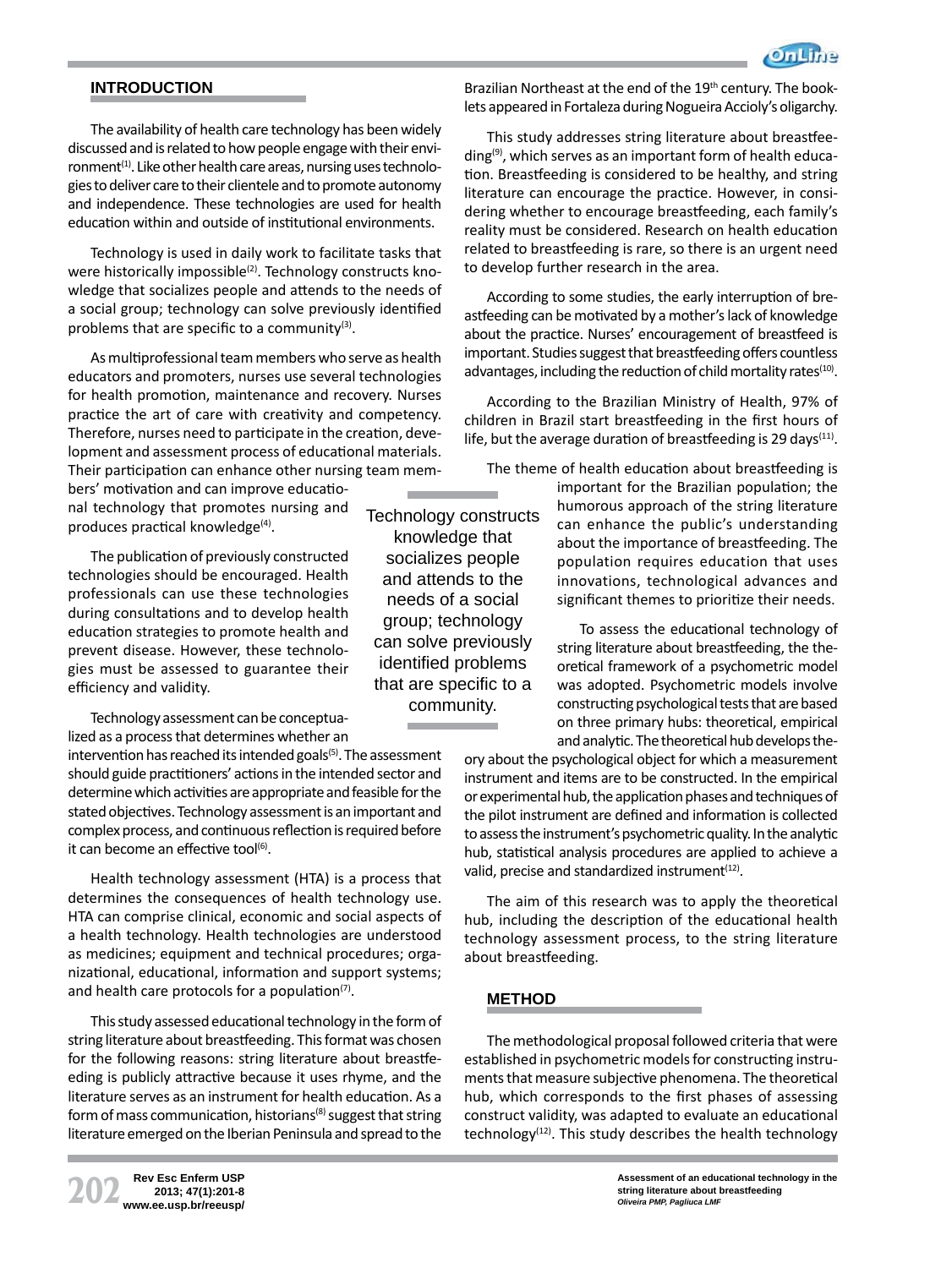

assessment process for promoting health education about breastfeeding. For this study, the psychological object is the educational technology.

In Figure 1, the adapted model is displayed for the elaboration and assessment of the educational technology. The phases that were used in this study are indicated in bold.



**Figure 1** - Theoretical procedures in the elaboration of a health care technology.

The present study assessed an educational technology about breastfeeding. The educational technology was a string literature that describes a preliminary publication titled, *Breastfeeding at work*<sup>(9)</sup>. Figure 1 corresponds to the study's reflection, interest, book consultation and index elaboration methods. The steps develop the psychological system for and the properties of an educational health technology in the form of string literature. The string literature consists of 44 sextains and six-verse strophes that are arranged as follows: the second, fourth and sixth verses rhyme, and the first, third and fifth verses are free verses $(8)$ .

The string literature is presented in categories that are discussed in relation to the relevant theoretical frameworks: 1. Breast milk composition; 2. Myths and taboos about breastfeeding; 3. Professional and family views about breastfeeding; 4. Advantages of breastfeeding for the child; 5. Advantages of breastfeeding for the mother and family; 6. Communication in health care. The text is available at www.labcomsaude.ufc.br.

Six judges assessed the construction of the theoretical hub. Three content judges were breastfeeding specialists, and three judges were experts on string literature. The subsequent steps included definitions and a measure of dimensionality, which was followed by the assessment and empirical analysis of the items. The judges completed their assessments when they considered the construct to be appropriate for developing a pilot test for the target population.

The research was conducted using the researcher and subjects' private e-mails between March and September 2009. After receiving an invitation that explained the research objectives, the judges who confirmed their participation received the assessment instruments, which were later returned. Their suggestions were accepted, the adjustments were made and the technology was resubmitted for analysis; the judges reassessed the technology until there were no more adjustments to incorporate.

The inclusion criteria for the breastfeeding content judges stipulated that each judge had a PhD degree, had developed a thesis and dissertation on the theme, had published papers on the theme and had at least three years of practical experience $(13)$ . For the string literature judges, each judge held a *lato sensu* graduate degree and was experienced in the elaboration and publication of string literature. All judges were available to participate in the research.

Two instruments were elaborated for the judges' analyses. One instrument was related to content about breastfeeding, and the other instrument was related to string literature. The content evaluation instrument was divided into three topics. The first topic highlighted the composition of breast milk, myths and taboos about breastfeeding, the importance of the father, family and professional considerations, the advantages of breastfeeding for the child, the advantages of breastfeeding for the mother, encouragement for breastfeeding, changes in behavior and attitudes about breastfeeding and institutional stimulus for encouraging breastfeeding.

The second topic appropriated the educational technology to the proposed age range for women and men. The topic included scientific corrections for the information to eliminate discrimination and prejudice, and the language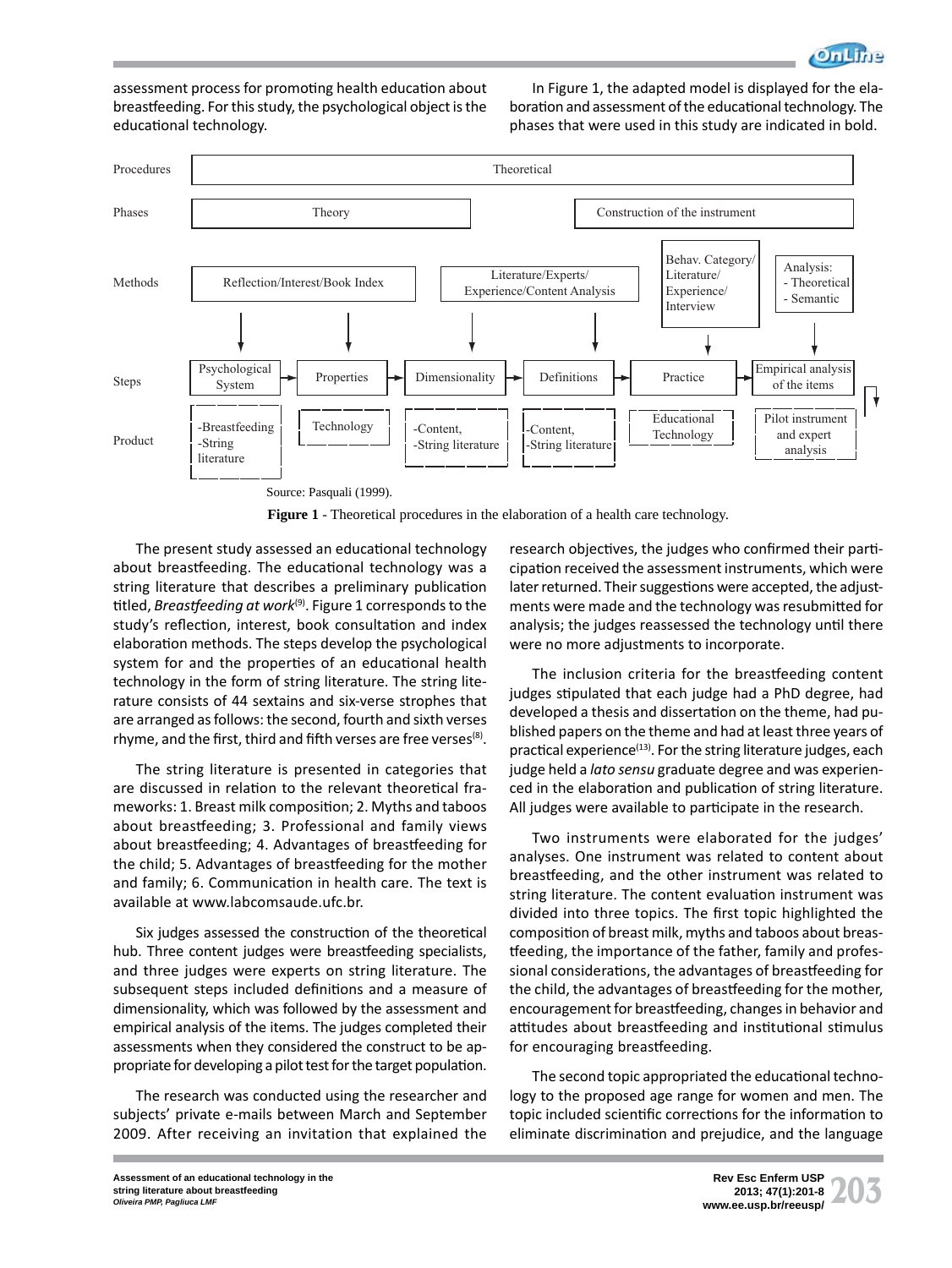

was developed to clearly and specifically target the public. The second topic ensured that the text was an adequate length, the sequence of the proposed content was logical and the concepts were interrelated.

The third topic determined whether the technology illustrated the key aspects about breastfeeding that needed to be reinforced. The topic also determined whether the technology facilitated learning in different contexts, such as hospital, residential and outpatient contexts. The topic clarified the target public for issues related to breastfeeding practice, the encouragement of breastfeeding and breastfeeding themes that needed to be emphasized for the family as a whole.

The string literature experts used an assessment instrument that considered whether the theme was appropriate for any community; the adequate booklet length; the correct rhyme use; the appropriate number of syllables in the verse; and the use of the first, third and fifth free verses and the second, fourth and sixth rhymed verses.

The data were then analyzed in the same order as they were collected, starting with the content and ending with the string literature; pictures were used to present the

assessment. The discussion was based on the available literature about breastfeeding.

The project was submitted to the research ethics committee at the Universidade Federal do Ceará (Protocol 21/2009). Ethical and legal guidelines for research were followed, and all subjects signed informed consent forms.

# **RESULTS**

Six judges, including three content judges and three string literature judges, evaluated the study. To preserve the experts' anonymity, the content and string literature judges were coded in numerical order by the evaluation phases (i.e., J1, J2 and J3).

Evaluations by the breastfeeding content judges

All judges in this phase were female and held a Ph.D. degree. The judges were instructed to adjust the care technology (CT) and to complete the assessment instruments. Relevant suggestions were accepted and submitted for reassessment regardless of whether they came from the majority. Chart 1 displays the initial content assessment of the first topic.

#### **Chart 1** – Assessment of the instrument items in topic 1 by the content experts - Fortaleza, CE, 2009.

| Item                                                                                   | Assessment                                                                  |
|----------------------------------------------------------------------------------------|-----------------------------------------------------------------------------|
| 1.1 The composition of breast milk is highlighted.                                     | Appropriate with revisions $(3)^*$                                          |
| 1.2 Myths and taboos about breastfeeding are clarified.                                | Totally appropriate (2); Appropriate with revisions (1)                     |
| 1.3 The importance of the father, the family and professional life<br>are highlighted. | Totally appropriate (3)                                                     |
| 1.4 Advantages of breastfeeding for the child are highlighted.                         | Totally appropriate (3)                                                     |
| 1.5 Advantages of breastfeeding for the mother are highlighted.                        | Totally appropriate (3)                                                     |
| 1.6 Topics that encourage breastfeeding are covered.                                   | Totally appropriate (3)                                                     |
| 1.7 Changes in behavior and attitude are encouraged.                                   | Totally appropriate (2); Inappropriate (1)                                  |
| 1.8 Breastfeeding is encouraged by institutions.                                       | Totally appropriate (1); Appropriate with revisions (1); Does not apply (1) |

\*Answer frequencies are displayed in parentheses.

Regarding the composition of breast milk (1.1), the judges suggested the following about the literature:

(...) also highlight the presence of free amino acids besides calcium and phosphor (Subject J1);

(...) does not contain endorphin, but this hormone, produced by the hypophysis, is released during breastfeeding (Subject J2);

(...) incorrect information about the milk color (...) endorphin, can be changed to calming (Subject J3).

For the items about myths and taboos of breastfeeding (1.2) and encouragement for changes in behavior and attitude (1.7), the following absence was noted by one judge:

(...) [clarifying] doubts about burping at the breast and weak/ watery milk (Subject J3).

Regarding encouragement for breastfeeding from institutions (1.8), one expert suggested that the item *did not apply* and stated the following:

Breastfeeding stimulation at institutions should also be prioritized through specific strategies for professionals (Subject J1).

Regarding the appropriateness of the CT for the proposed age range (over 18 years of age) (2.1) and the appropriateness of the font size (2.7), one judge provided the following comments:

Some words need to be clearer and common in our people's speech. Various terms need to be reconsidered in the text (Subject J3);

The text is very long. I would further reinforce mother, child and family bonding issues. I would start by talking more about the physiology aspects, advantages for the mother at the start of the strophes (Subject J3).

For whether the information was clear and the terms understandable (2.6), there were two suggestions for revisions. One expert considered the CT inappropriate. The other two judges made the following comments: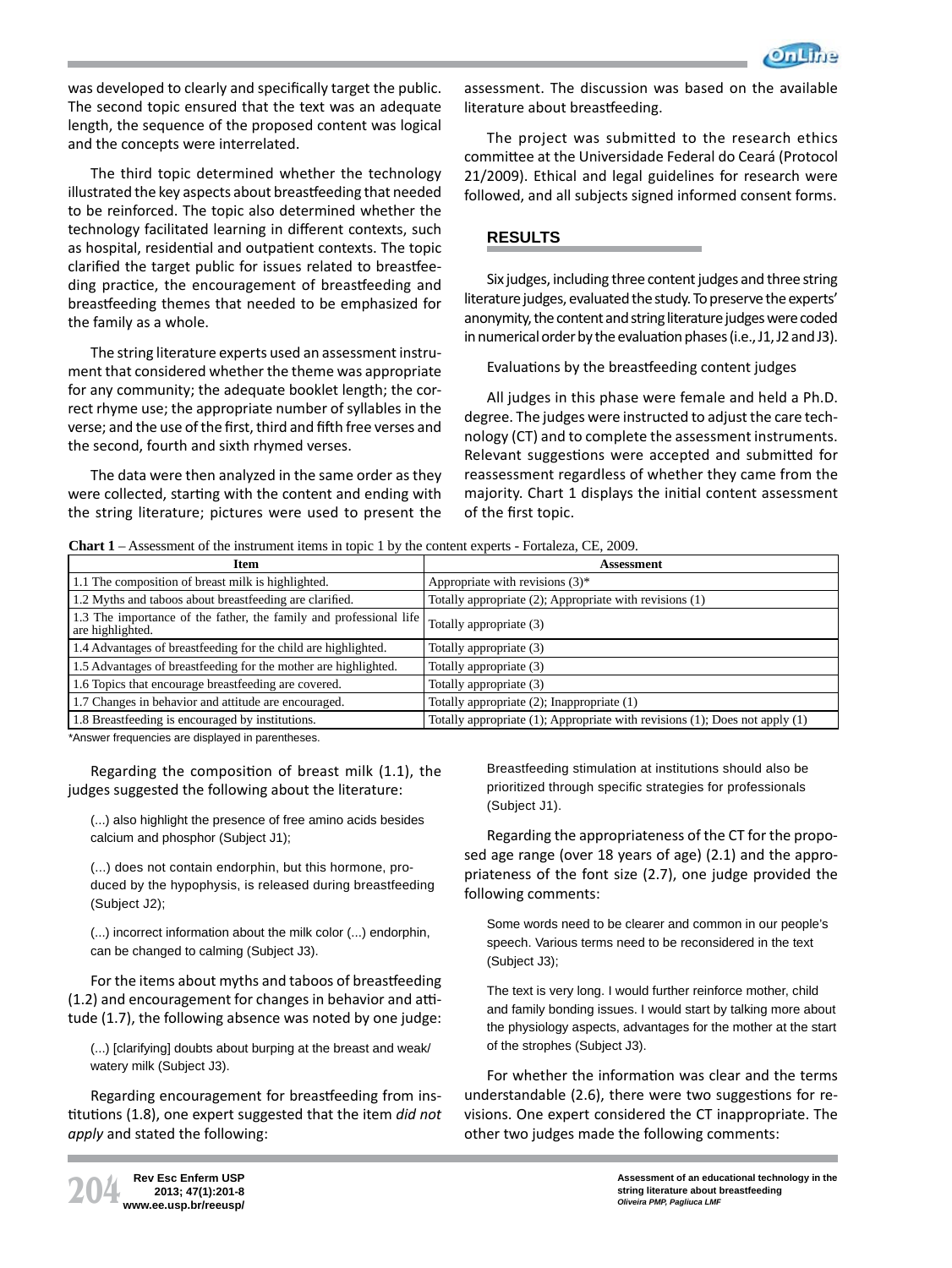

| Item                                                                                    | <b>Evaluation</b>                                                                   |
|-----------------------------------------------------------------------------------------|-------------------------------------------------------------------------------------|
| 2.1 The technology is appropriate for the proposed age range (over<br>18 years of age). | Totally appropriate $(2)$ <sup>*</sup> ; Inappropriate $(1)$                        |
| 2.2 The technology is appropriate for women and men.                                    | Totally appropriate (2); Appropriate with revisions (1)                             |
| 2.3 The information is scientifically correct.                                          | Totally appropriate (1); Appropriate with revisions (1); Does not apply (1)         |
| 2.4 The information does not contain discrimination or prejudice.                       | Totally appropriate (2); Appropriate with revisions (1)                             |
| 2.5 The language is appropriate for the target public.                                  | Totally appropriate (2); Appropriate with revisions (1)                             |
| 2.6 The information is clear and the terms are understandable.                          | Appropriate with revisions (2); Inappropriate (1)                                   |
| 2.7 The font size is appropriate.                                                       | Totally appropriate $(2)$ ; Inappropriate $(1)$                                     |
| 2.8 The proposed content contains a logical sequence.                                   | Totally appropriate $(1)$ ; Appropriate with revisions $(1)$ ; Does not apply $(1)$ |
| 2.9 The concepts in the text are interrelated.                                          | Totally appropriate (2); Appropriate with revisions (1)                             |

**Chart 2** – Evaluation of the topic 2 items by the content experts - Fortaleza, CE, 2009.

\*Answer frequencies are displayed in parentheses.

I gave some suggestions for changes in the text. Some verses are also confusing (Subject J1);

Verses 6 and 10 are confusing. In verse 6, *Peace and calmness for the mother? It's a lie that introduces* can lead to the mistaken interpretation that the mother's peace and calmness favor weak milk. In verse 10, *So the restlessness / The mother has can produce / There is no breastfeeding*. Suggestion: the restlessness the mother feels can produce problems/absence/failures in breastfeeding (Subject J2).

#### Judge 2 suggested replacing several verses:

Verses 3, 4 and 5 talk about the color of the milk. (...) I believe that information about more watery milk (at the start of feeding) and more fatty milk (at the end of feeding) is important though. In verse 3, I suggest replacing *various colors* with *various tastes* and *that color* with *that taste*; in verses 4 and 5, reformulate without using the color parameters, just the nutrition parameters (Subject J2).

#### **Chart 3** – Evaluation of the topic 3 items by the content experts - Fortaleza, CE, 2009.

| <b>Item</b>                                                                                                                             | Evaluation                                                    |
|-----------------------------------------------------------------------------------------------------------------------------------------|---------------------------------------------------------------|
| 3.1 The technology illustrates the key aspect that needs to be reinforced.                                                              | Totally appropriate $(1)$ *; Appropriate with revisions $(2)$ |
| 3.2 The technology permits the transfer and generalization of learning in different contexts<br>(hospital, residential and outpatient). | Totally appropriate (2); Inappropriate (1)                    |
| 3.3 The technology clarifies issues related to breastfeeding practice to the public.                                                    | Totally appropriate (2); Appropriate with revisions (1)       |
| 3.4 The technology encourages breastfeeding.                                                                                            | Totally appropriate (3)                                       |
| 3.5 The technology pictures the necessary topics to inform the family as a whole.                                                       | Totally appropriate (2); Inappropriate (1)                    |

\*Answer frequencies are displayed in parentheses.

Chart 3 illustrates the evaluation of the third topic.

As shown in Chart 3, one suggestion was to revise the item related to the key aspect that needs to be reinforced (3.1):

Further detail about care for the nipples and types of nipples (Subject J1).

The judges' comments and suggestions were relevant for constructing the verses and improving the technology. All of the comments and suggestions highlighted that the string literature was appropriate and interesting. The following suggestions were made about the string literature:

Simple and attractive technology that is easy to operate (Subject J1);

(...) appropriate and it certainly reaches (...) the population in general as well, in a playful and interesting way (Subject J2);

(...) change some excerpts (...) if the breast is sensitive, pass breast milk on the nipple, it prevents cracks. And if the breast is hard (...) massage (...) have the baby breastfeed more frequently, it helps to relieve the mother and the baby gets more nourished and satisfied (Subject J3).

Before the re-evaluation, one of the judges (J3) proposed several adjustments that were all accepted:

I think it's not clear that the mother should avoid cross-breastfeeding (like being a *wet-nurse*) (...) Making it clearer, without creating the impression that the mother is backward, but well informed, she can only give another mother's milk if it has been pasteurized in a milk bank (Subject J3);

(...) It (the idea) will be transmitted that, if the mother eats certain foods, this can change the taste of the milk (and that is very controversial). What you need to clarify really is that part of the milk is FOREMILK, rich in water, antibodies and salt, and HINDMILK, rich in fat and sugar (Subject J3).

After accepting the suggestions that were formulated in the first evaluation, the educational technology was evaluated a second time, and new analyses were developed. One judge thought that the encouragement for behavior and attitude changes (1.7) were appropriate, but the judge suggested revisions:

I believe that the aim of the content is not to encourage changes, but to clarify and stimulate knowledge about breastfeeding practices (Subject J3).

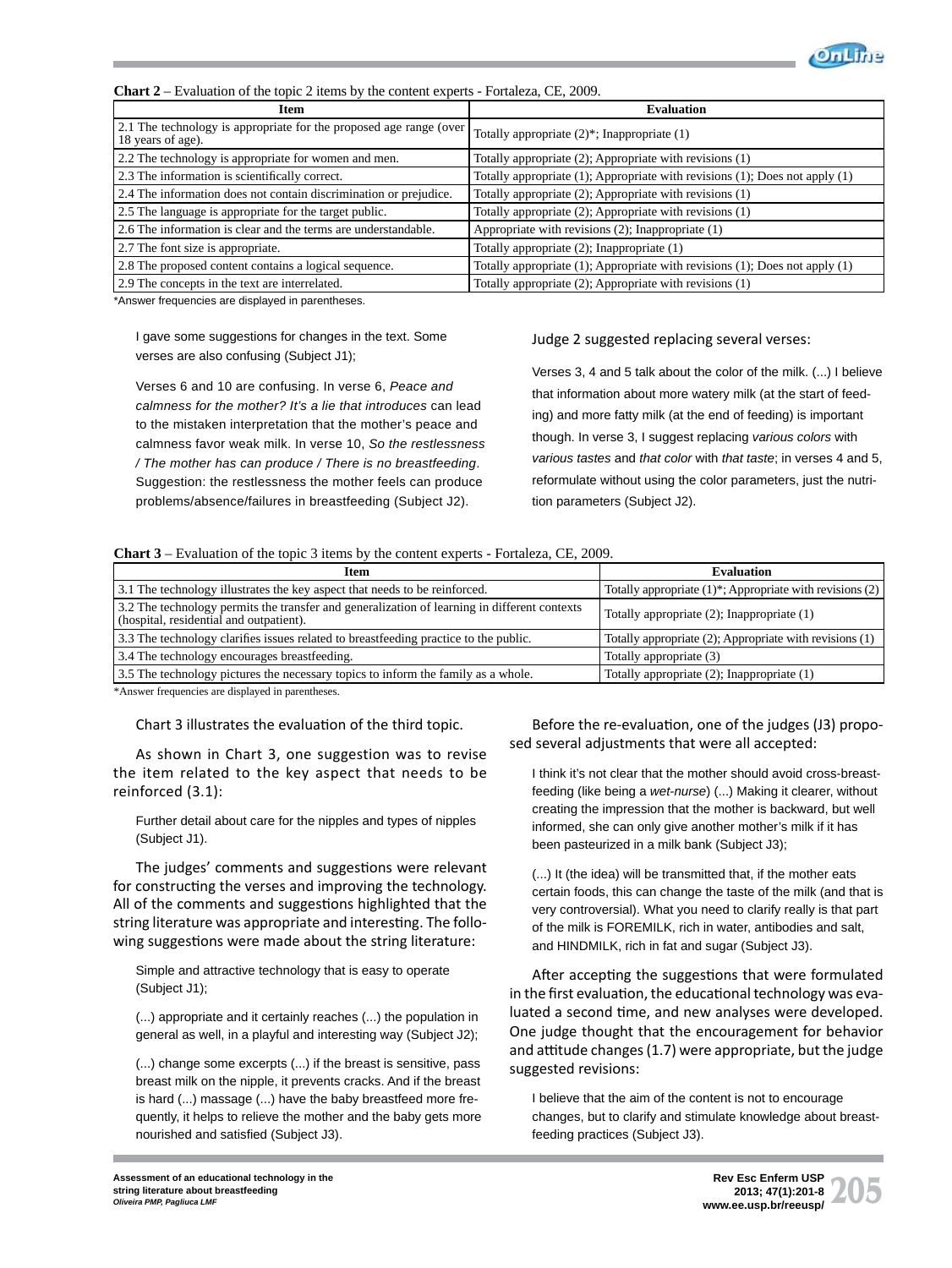

In the second evaluation of topic 2, the items were considered appropriate, but one judge observed the following:

Despite the changes, I would like it to be tested (...) to see if what was emphasized in the strophes was understood correctly. There may be a possibility of biased understanding. The same is true for language, as that is not such a usual form of communication among us sighted people, and we need to assess it in this other group (Subject J3).

This comment remits to the next phase of the psychometric model, which was the empirical validation in the target public. The validation phase assessed the benefits of the educational technology for future research.

In topic 3, two judges thought that the item that assessed whether the technology pictured the themes to inform the family as a whole (3.5) was totally appropriate, while one judge considered the item to be appropriate with revisions. Several comments and suggestions were related to the evaluation instrument in the second assessment phase:

Relevant technology for maternal and infant nursing care (Subject J1);

The change in the content sequence improved the presentation of the text and made it more systematic. The newly incorporated verses also contributed to a further understanding (Subject J2);

Although the text is very long (it needs to be evaluated further whether the population remains concentrated at all times during listening), the strategy offers innovations (...) and should be supported and disseminated. This will certainly create different opportunities for future studies on the theme (Subject J3).

### *EvaluaƟ on by the string literature judges*

The judges in this phase were all male. Judge 4 holds a degree in languages and social communication (journalism) and has published approximately 70 pieces of string literature. Judge 5 graduated in languages and has published approximately 120 pieces of string literature. Judge 6 holds a degree in history and has published approximately 60 pieces of string literature.

In the second evaluation phase by the string literature judges, all of the items were evaluated. A summary of each item is presented in Chart 4.

**Chart 4** – Assessment of the educational technology by the string literature judges - Fortaleza, CE, 2009.

| Item                                                        | <b>Evaluation</b>                                       |
|-------------------------------------------------------------|---------------------------------------------------------|
| 4.1 The string literature is appropriate for any community. | Totally appropriate $(3)^*$                             |
| 4.2 The length of the booklet is appropriate.               | Appropriate with revisions (1); Inappropriate (2)       |
| 4.3 The string literature correctly uses rhymes.            | Totally appropriate (2); Appropriate with revisions (1) |
| 4.4 The number of syllables in the verses is appropriate.   | Totally appropriate (2); Appropriate with revisions (1) |
| 4.5 The first, third and fifth verses are free verses.      | Totally appropriate (3)                                 |
| 4.6 The second, fourth and sixth verses are rhymed verses.  | Totally appropriate (3)                                 |

\*Answer frequencies are displayed in parentheses.

The judges made the following comments about the length of the string booklet (4.2):

The ideal would be 48 strophes, to be published in a 16-page booklet, with three strophes on each page (Subject J5);

As for the number of strophes, a string can be made with 11 x 4=44 strophes, one page would be glued (Subject J6).

With regard to the rhyme use (4.3) and the number of syllables in the verses (4.4), one judge suggested revisions, and the other judges were satisfied:

Congratulations on the work; it has a great slant of the initiative of an inborn string literature author. Therefore, I suggest a rereading together with a string literature professional so that, together with you, he can indicate elements that can improve your work (Subject J5);

Very wholesome the idea of choosing this theme. In fact, breastfeeding is the most sublime act on a mother's behalf. It should be highlighted that the form with which the master's student chose to present her thesis was the best: string literature. This literary genre lies within everyone's reach, from the most literate to the most illiterate person. Hence, the project of the master's student will certainly be as successful as she has dreamt of (Subject J4).

After the proposed adjustments in the string verses, the researchers again submitted the literature for evaluation. One string literature judge suggested further changes in two strophes:

Your route through string literature has started; with a little more skill you will outperform the masters (Subject J5);

It's excellent (Subject J6).

# **DISCUSSION**

All of the content judges submitted two evaluations. The language and expressions were replaced to facilitate the public's understanding and to avoid possible confusion. The judges suggested clarifications about the myths and taboos about breastfeeding that were expressed in the technology, due interfere with the duration of breastfeeding. Breastfeeding takes place in a sociocultural context and is influenced by culture, beliefs and taboos $(14)$ .

In a study about how nurses can address grandmothers and their families, the theme of breastfeeding promotion was addressed. Women found the presence of a health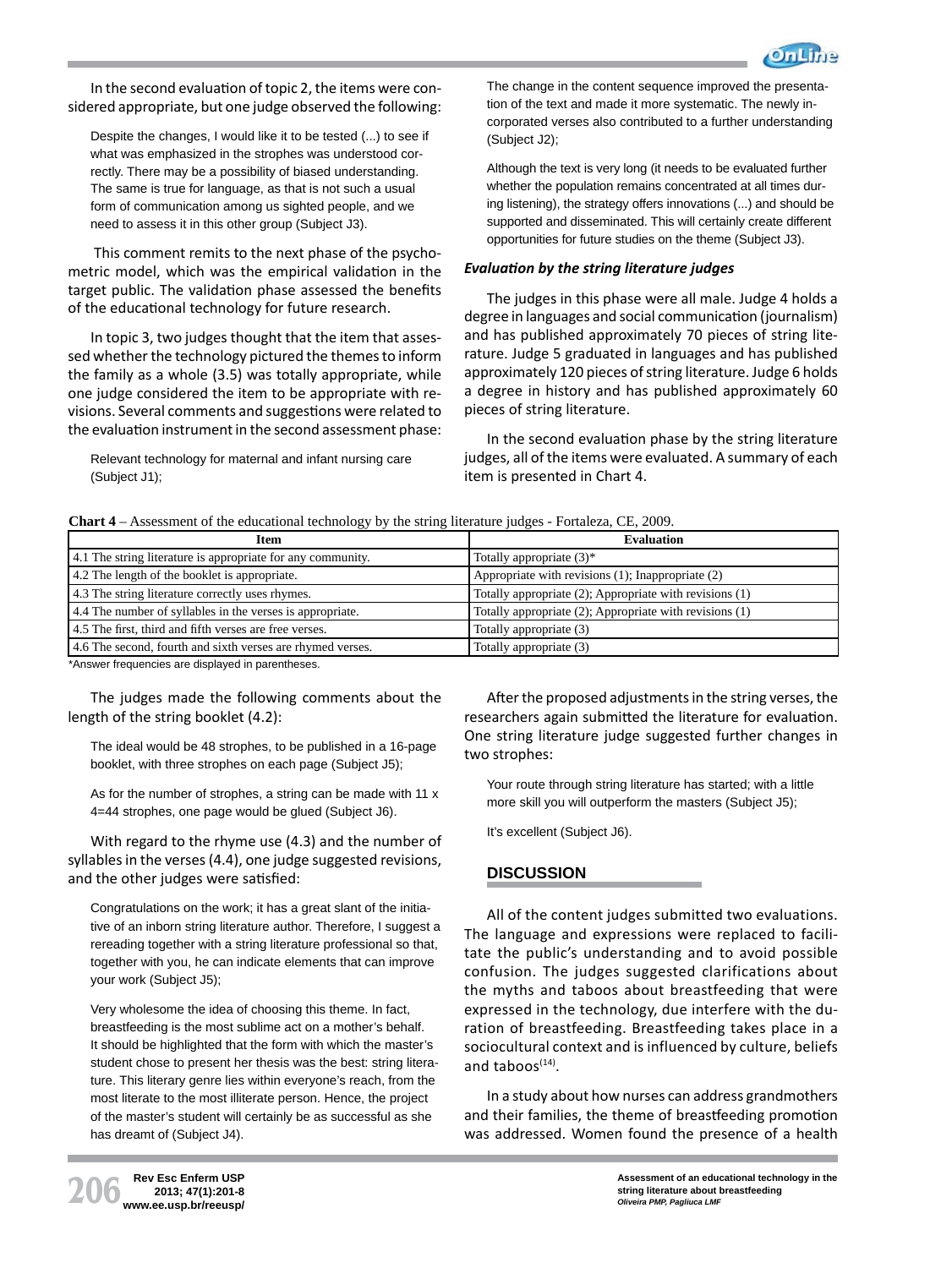

professional, in this case a nurse, helpful. Health professionals were perceived as being important in the hospital and at home<sup>(15)</sup>.

The judges indicated that another important topic was to reinforce mother-child bonding during breastfeeding. Studies show that pleasant, eye-to-eye breastfeeding with permanent contact favors the mother and the child, promotes intimacy, encourages affection and feelings of security and protects the child; the mother has increased self-confidence and feelings of accomplishment $(16)$ .

Cross-nursing was also mentioned as a topic for further clarification. The mothers need to be instructed to avoid breastfeeding children other than their child. The aim is to avoid the spread of pathogens, such as HIV, through breast milk $(17)$ .

The proposed suggestions were aimed at improving the educational technology to facilitate popular understandings of breastfeeding. In a study on the validation of educational material for self-care among mastectomized women, a similar aim was to modify expressions for the sake of easier understanding $(4)$ .

When educational material is elaborated, clear and objective language enhances the target population's understanding<sup>(18)</sup>. A psychometric model<sup>(12)</sup> suggests rules and criteria to construct items and improve clarity, simplicity and credibility. To follow the recommendations, the items should be in line with the subjects' understanding, express a single idea and be formulated in a meaningful way.

In the second assessment by the content judges, the items were considered to be totally appropriate with the exception of the proposed aim to encourage behavior and attitude change. The educational technology encourages behavior and attitude change, but it can also clarify and stimulate knowledge about breastfeeding. The changes derive from knowledge. There is a need to advance from a culture of obligation to a culture of need, which is rooted in individuals' demands and desires<sup>(15)</sup>.

The string literature judges made suggestions about the rules of the rhyme and metrics. Rhyme refers to the correspondence of the sounds with different words. In the sextain (six-verse strophe), rhyme was used in the second, fourth and sixth verses. Thus, the first, third and fifth verses were free verses, so they did not require rhymes. Another rule in the string literature is to use metrics to

measure the syllables in the verses. With a total of seven syllables, the poetic syllable is counted until the final tonic syllable of the verses. To construct seven-syllable verses, elision is sometimes needed, which means that two or more vowels are merged in the same verse to create a single syllable<sup>(8)</sup>.

Because they are written in verses, the booklets can effectively facilitate understanding of the message. The composition of string literature favors read-aloud group sessions $(19)$ . In the health area, string literature is important because it communicates educational content that promotes health. In analyses of health content, string technologies were capable of providing information and were focused on HIV/AIDS and breastfeeding contexts<sup>(9,20)</sup>.

Three judges commented on the length of the string literature and suggested that the text was too long. Despite their suggestion, the text was not adjusted, as the technology was presented in audio; if the listener feels tired, (s)he can interrupt the recording and later return to the same point. String literature can be used in written and song formats.

# **CONCLUSION**

In the present study, an educational technology in the string literature mode was evaluated. The technology aimed to improve health education about breastfeeding. Positive results were obtained, as the content and format of the string literature were assessed in accordance with a psychometric model. The theoretical-methodological framework is flexible and permits adaptations to different educational objects. Therefore, the framework is relevant for constructing and evaluating educational technology.

In the evaluation phase with the content and string literature judges, the content judges' participation and decisive contribution to the elaboration of the study are highlighted. The string literature judges were comprehensive and cooperative and improved the text in accordance with string literature rules, which resulted in versification and rhyme.

Given that the targets were reached, this study can be used as a guide for future research. The technology can be made available in written and song formats, and the two forms can be compared. The empirical and analytic psychometric validation of the technology is the next step before it can be made available for the target public.

# **REFERENCES**

- 1. Koerich MS, Backes DS, Scortegagna HM, Wall ML, Veronese AM, Zeferino MT, et al. Tecnologias de cuidado em saúde e enfermagem e suas perspectivas filosóficas. Texto Contexto Enferm. 2006;15(n.esp):178-85.
- 2. Caetano JA, Pagliuca LMF. Cartilha sobre auto-exame ocular para portadores do HIV/AIDS como tecnologia emancipatória: relato de experiência. Rev Eletr Enferm [Internet]. 2006 [citado 15 set. 2009];8(2):241-49. Disponível em http:// www.fen.ufg.br/revista/revista8\_2/v8n2a09.htm